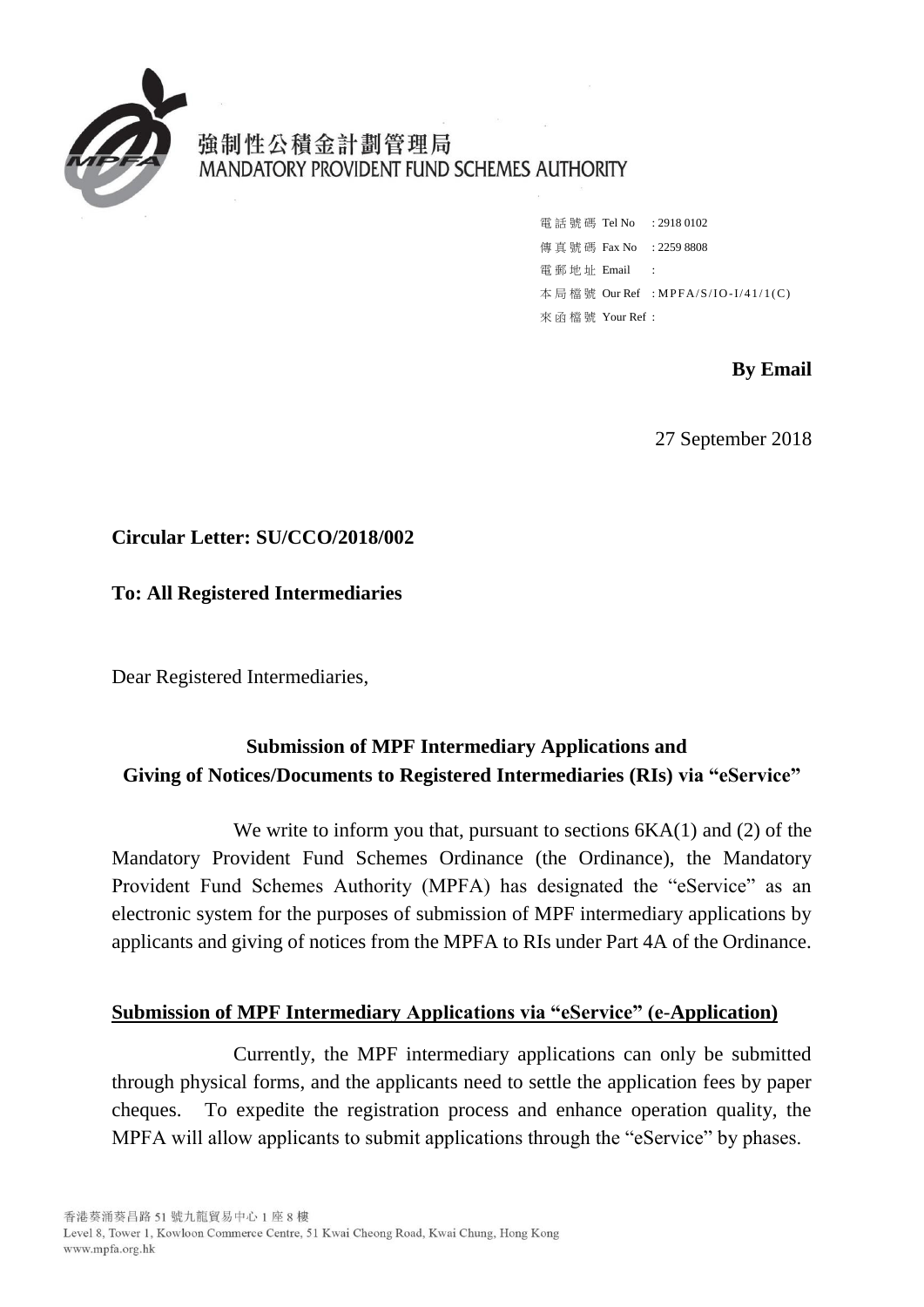to join a pilot scheme of e-Application whereby they can submit two types of applications (namely, "Application for Registration as a Subsidiary Intermediary" and In the initial phase, the MPFA will allow three principal intermediaries "Application for Approval of Attachment of a Subsidiary Intermediary to a Principal Intermediary") via the "eService". For the next phase, e-Application for these two types of applications will be extended to other interested principal intermediaries.

#### **Giving of Notices/Documents from MPFA to RIs via "eService"**

 Currently, the MPFA gives notices and other documents to RIs by post to RIs through the "eService" to improve communication with RIs. The transition will to their addresses. Going forward, the MPFA will give notices and other documents be launched by phases.

 relevant RIs when the Notices are posted to their "eService" accounts and they can view In the first phase, with effect from 27 September 2018, the "Notices of Approval of Attachment of Subsidiary Intermediary (Individual)" (the Notices) will be sent to all relevant RIs' "eService" accounts and physical letters will no longer be delivered to their correspondence addresses. Separate emails will also be sent to alert the Notices by logging into their "eService" accounts.

## **Way Forward**

The MPFA will review the results and feedback of the pilot scheme of e-Application in mid-2019. Before launching the e-Application to all principal intermediaries, the MPFA will provide them with all necessary information via various communication channels (e.g. circular letters, briefing sessions with system demonstration, and MPFA's website).

 In addition, the MPFA will keep in view the development and consider future. Similarly, the MPFA will gradually add to the list of notices and documents to be delivered to RIs through "eService", details of which will be announced by means whether to require all the applicants to submit their applications by e-Application in of circular letter and included in the "eService" User Manual.

 Principal intermediaries with any questions about the contents of this circular letter may contact their case officers. Subsidiary intermediaries having questions should approach their principal intermediaries to contact MPFA case officers on their behalf.